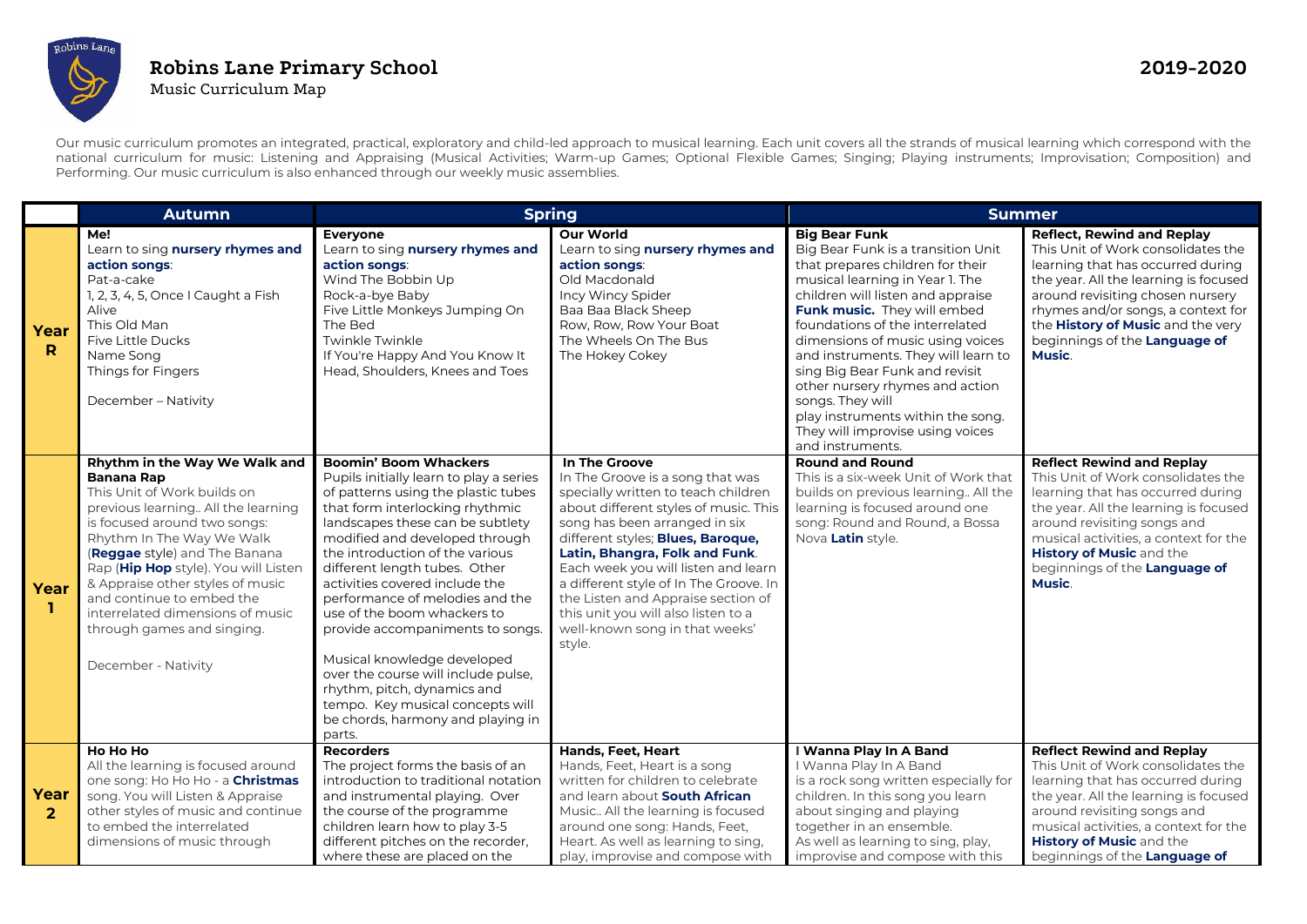|                      | <b>Autumn</b>                                                                                                                                                                                                                                                                                       | <b>Spring</b>                                                                                                                                                                                                                                                                                                                                                                                                                                                                                                                                                                                                                                                                                                                                                                                                                                                   |                                                                                                                                                                                                                                                                                                                                                                                                                                    | <b>Summer</b>                                                                                                                                                                                                                                                                                            |                                                                                                                                                                                                                                                                                                                          |
|----------------------|-----------------------------------------------------------------------------------------------------------------------------------------------------------------------------------------------------------------------------------------------------------------------------------------------------|-----------------------------------------------------------------------------------------------------------------------------------------------------------------------------------------------------------------------------------------------------------------------------------------------------------------------------------------------------------------------------------------------------------------------------------------------------------------------------------------------------------------------------------------------------------------------------------------------------------------------------------------------------------------------------------------------------------------------------------------------------------------------------------------------------------------------------------------------------------------|------------------------------------------------------------------------------------------------------------------------------------------------------------------------------------------------------------------------------------------------------------------------------------------------------------------------------------------------------------------------------------------------------------------------------------|----------------------------------------------------------------------------------------------------------------------------------------------------------------------------------------------------------------------------------------------------------------------------------------------------------|--------------------------------------------------------------------------------------------------------------------------------------------------------------------------------------------------------------------------------------------------------------------------------------------------------------------------|
|                      | games, singing and playing.<br>December - Nativity                                                                                                                                                                                                                                                  | musical stave and how the shape<br>of the note determines its<br>duration. Sessions will include a<br>series of short pieces, games and<br>improvised creative music making.<br>Musical knowledge developed<br>over the course will include pulse,<br>rhythm, pitch, phrase and tempo.<br>Key musical concepts will be<br>rhythmic and pitch notation used<br>on traditional stave notation,<br>breath control and phrasing.                                                                                                                                                                                                                                                                                                                                                                                                                                    | this song, children will listen and<br>appraise different styles of South<br>African music.                                                                                                                                                                                                                                                                                                                                        | song, children will listen and<br>appraise <b>classic rock</b> songs.                                                                                                                                                                                                                                    | <b>Music.</b>                                                                                                                                                                                                                                                                                                            |
| Year<br>$\mathbf{3}$ | Let Your Spirit Fly<br><b>R&amp;B</b><br>All the learning is focused around<br>one song: Let Your Spirit Fly. The<br>material presents an integrated<br>approach to music where games,<br>the dimensions of music (pulse,<br>rhythm, pitch etc), singing and<br>playing instruments are all linked. | Glockenspiel<br>The project builds upon previous<br>work on traditional notation and<br>instrumental playing with the<br>recorder. Sessions include a series<br>of short pieces, understanding and<br>creation of chords alongside<br>creative music making activities.<br>Pupils will learn to play both<br>melodic and accompanying<br>chordal patterns on the<br>glockenspiels as well as use the<br>instruments to invent and refine<br>patterns of their own in groups.<br>They will create arrangements and<br>organise a short performance at<br>the end of the unit.<br>Musical knowledge developed<br>over the course will include pulse,<br>rhythm, pitch, harmony, phrase,<br>tempo and structure. Key musical<br>concepts will be rhythmic and<br>pitch notation used on traditional<br>stave notation chords, structure,<br>accompaniment, melody. | <b>Three Little Birds</b><br>All the learning is focused around<br>one song: Three Little Birds. The<br>material presents an integrated<br>approach to music where games,<br>elements of music (pulse, rhythm,<br>pitch etc.), singing and playing<br>instruments are all linked. As well<br>as learning to sing, play, improvise<br>and compose with this song,<br>children will listen and appraise<br>other <b>reggae</b> songs | <b>The Dragon Song</b><br>All the learning in this unit is<br>focused around one song: The<br>Dragon Song. This is a song about<br>kindness, respect, friendship,<br>acceptance and happiness. Using<br>your imagination and working<br>together as a class, create your<br>own performance of this song | <b>Reflect Rewind and Replay</b><br>This Unit of Work consolidates the<br>learning that has occurred during<br>the year. All the learning is focused<br>around revisiting songs and<br>musical activities, a context for <b>the</b><br><b>History of Music and the</b><br>beginnings of the Language of<br><b>Music.</b> |
| Year<br>4            | Mama Mia<br>All the learning in this unit is<br>focused around one<br>song: Mamma Mia. As well as<br>learning to sing, play, improvise<br>and compose with the well-known<br>song Mamma Mia, children will<br>listen and appraise more ABBA<br>hits.                                                | <b>Ukulele</b><br>Pupils will learn to sing a number<br>of songs and accompany<br>themselves on the ukulele. They<br>will learn a number of basic chords<br>further developing this knowledge<br>through practicing changing<br>smoothly from one to another.<br>This knowledge will then be put<br>into action by learning to sing a<br>number of songs whilst<br>accompanying themselves. They<br>will develop knowledge about the                                                                                                                                                                                                                                                                                                                                                                                                                            | Stop!<br>Song/rap<br>All the learning is focused around<br>one song: Stop! - a rap/song about<br>bullving. You will learn about the<br>interrelated dimensions of music<br>through games, singing and<br>composing                                                                                                                                                                                                                 | Lean On Me<br>All the learning is focused around<br>one song: Lean On Me.<br>Throughout the unit you will be<br>encouraged to keep focused on<br>musical learning; the integration of<br>musical learning/practice is key<br>when delivering your music lesson.                                          | <b>Reflect Rewind and Replay</b><br>This Unit of Work consolidates the<br>learning that has occurred during<br>the year. All the learning is focused<br>around revisiting songs and<br>musical activities, a context for the<br><b>History of Music and the</b><br>beginnings of the Language of<br>Music.               |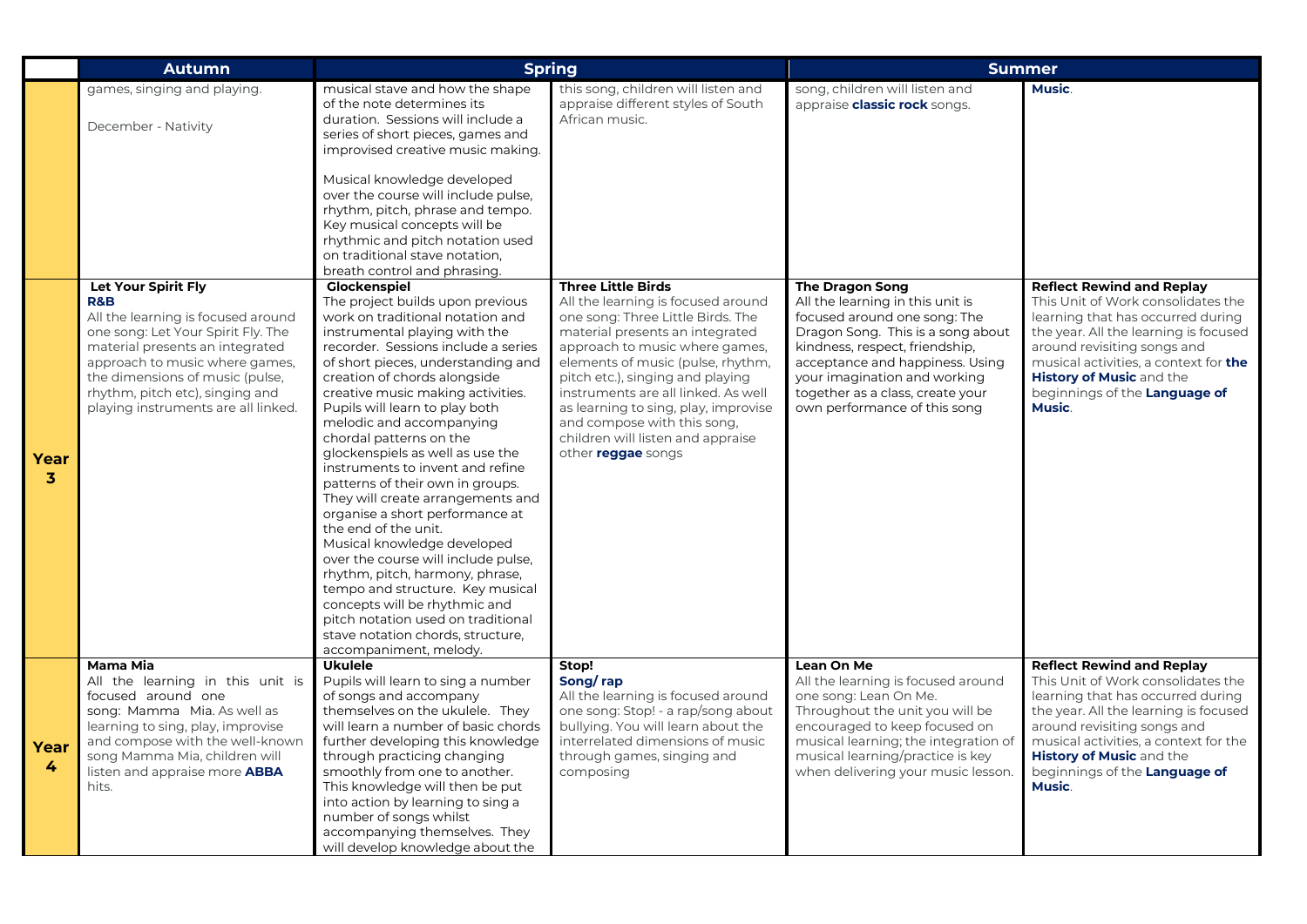|           | <b>Autumn</b>                                                                                                                                                                                                                                            | <b>Spring</b>                                                                                                                                                                                                                                                                                                                                                                                                                                                                                                                                                                                                                                                                                                                                                                                                                                                                                                                                                                                                                                                                                                                                                                                                                                                                                                                                                                                                                                                                                                                                                                                                                                                                                   |                                                                                                                                                                         | <b>Summer</b>                                                                                                                         |                                                                                                                                                                                                                                                                                                            |
|-----------|----------------------------------------------------------------------------------------------------------------------------------------------------------------------------------------------------------------------------------------------------------|-------------------------------------------------------------------------------------------------------------------------------------------------------------------------------------------------------------------------------------------------------------------------------------------------------------------------------------------------------------------------------------------------------------------------------------------------------------------------------------------------------------------------------------------------------------------------------------------------------------------------------------------------------------------------------------------------------------------------------------------------------------------------------------------------------------------------------------------------------------------------------------------------------------------------------------------------------------------------------------------------------------------------------------------------------------------------------------------------------------------------------------------------------------------------------------------------------------------------------------------------------------------------------------------------------------------------------------------------------------------------------------------------------------------------------------------------------------------------------------------------------------------------------------------------------------------------------------------------------------------------------------------------------------------------------------------------|-------------------------------------------------------------------------------------------------------------------------------------------------------------------------|---------------------------------------------------------------------------------------------------------------------------------------|------------------------------------------------------------------------------------------------------------------------------------------------------------------------------------------------------------------------------------------------------------------------------------------------------------|
| Year<br>5 | <b>Living On A Prayer</b><br>All the learning is focused around<br>one song: Livin' On A Prayer. As<br>well as learning to sing, play,<br>improvise and compose with this<br>song, children will listen and<br>appraise other <b>classic rock</b> songs. | instrument including how it is<br>tuned, the names of the strings<br>and how the pitches are altered by<br>placing fingers on the frets. This<br>will be further developed both<br>through their fluency of playing<br>chords but also by playing short<br>melodic patterns. They will create<br>arrangements and organise a<br>short performance at the end of<br>the unit.<br>Musical knowledge developed<br>over the course will include pulse,<br>rhythm, pitch, harmony, phrase,<br>tempo and structure. Key musical<br>concepts will be chords, structure,<br>accompaniment, strumming<br>patterns, tuning, frets and strings.<br>Keyboard<br>The project further supports<br>traditional notation and<br>instrumental playing. Pupils will<br>learn to play a number of melodies<br>using their right-hand developing<br>a basic understanding of five<br>finger technique. Left-hand<br>technique will be developed<br>alongside this through the use of<br>single finger chords used to<br>accompany the melodies learnt.<br>Pupils will also develop an<br>understanding of the other<br>functions available on a keyboard,<br>such as the choices possible<br>through the selection of styles and<br>variations offered in the auto-<br>accompaniment sections of the<br>instruments. Sessions will also<br>include a series of short pieces,<br>games and improvised creative<br>music making.<br>Musical knowledge developed<br>over the course will include pulse,<br>rhythm, pitch, tempo. Key musical<br>concepts will be rhythmic and<br>pitch notation used on traditional<br>stave notation, fingering of both<br>right and left hands, auto-<br>accompaniment, arrangement. | <b>Classroom Jazz 1</b><br>This is a six-week Unit of Work. All<br>the learning is focused around two<br>tunes and improvising: Three Note<br>Bossa and Five Note Swing | The Fresh Prince of Bell Air<br>Old school hip-hop<br>All the learning is focused around<br>one song: The Fresh Prince of Bel<br>Air. | <b>Reflect Rewind and Replay</b><br>This Unit of Work consolidates the<br>learning that has occurred during<br>the year. All the learning is focused<br>around revisiting songs and<br>musical activities, a context for the<br><b>History of Music and the</b><br>beginnings of the Language of<br>Music. |